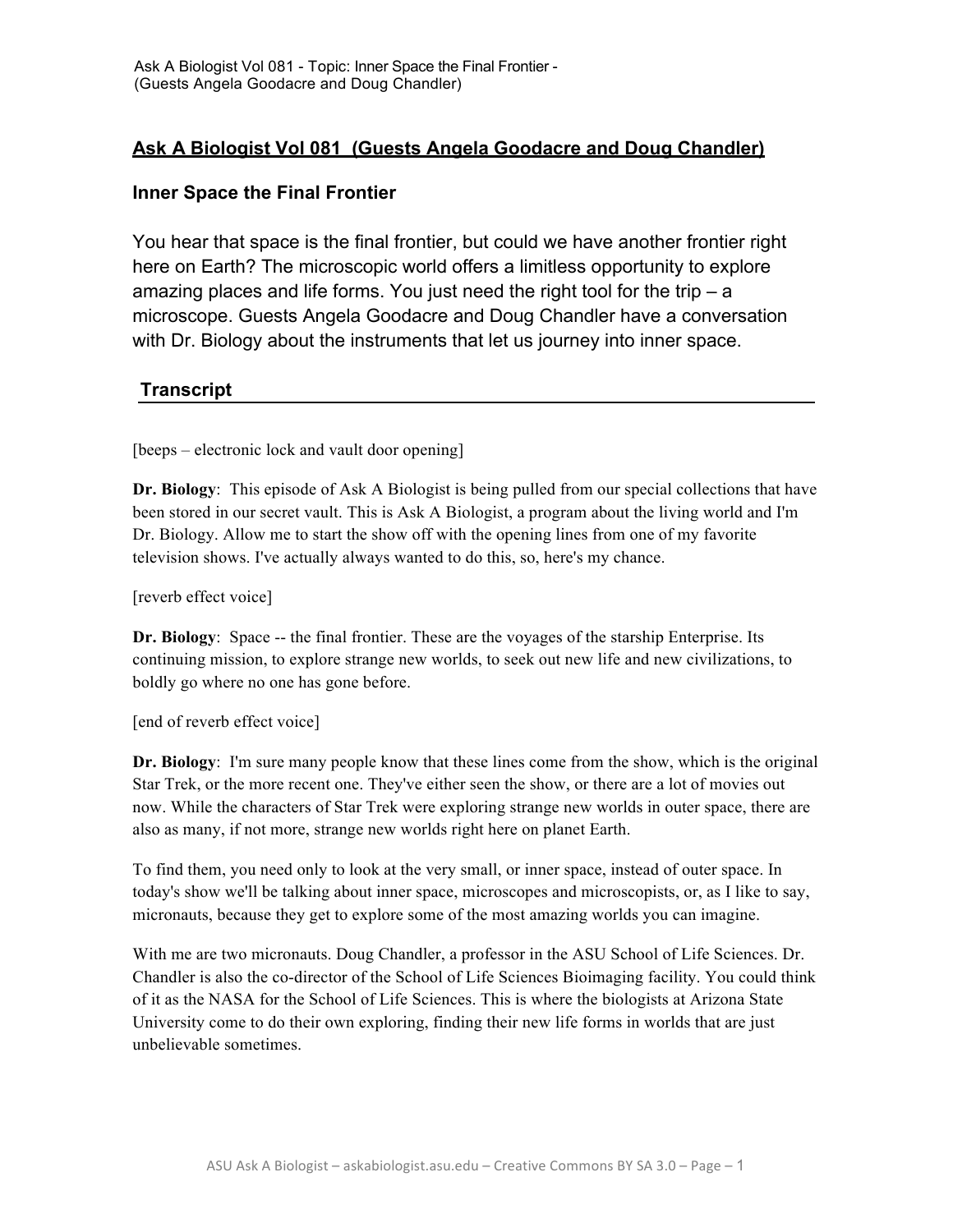We also have a visiting scientist at ASU, Dr. Angela Goodacre, from Olympus. In case you didn't know it, Olympus makes more than cameras. They also build some amazing microscopes that are used by scientists around the world.

If you give us a moment, we'll also give you some great websites that you can visit and explore. Even if you don't have your own microscope, you'll be able to go and look at some of these worlds that biologists and scientists around the world are finding and posting up on the website.

Welcome to the show, Dr. Chandler.

**Dr. Doug Chandler**: Thank you, Dr. Biology.

**Dr. Biology**: And welcome, Dr. Goodacre.

**Dr. Angela Goodacre**: Thank you, Dr. Biology. I'm happy to be here.

**Dr. Biology**: Before we journey to the strange new world of inner space, let's talk just a bit about the microscope. How long have microscopes been in use?

**Doug**: Quite a long time. Originally, people didn't even have glasses or spectacles. An Italian invented the spectacle. Soon after, we all know about Galileo and his telescope. Although, there's actually another guy involved there that's not well known. Within a year later, in the 1600's, came a microscope. It wasn't until a hundred years after that, that van Leeuwenhoek got going in the Netherlands.

**Dr. Biology**: The microscope's been around for about 300 years. We know actually two characters in history that are really well known for the microscope. One is Robert Hooke, and the other one is Antonie van Leeuwenhoek. One was Dutch. Is that right, Doug?

**Doug**: Yes.

**Dr. Biology**: The other one was...

**Angela**: British.

**Dr. Biology**: Well, when we start with a microscope, Angela, what do we have to have to be a microscope?

**Angela**: Well, you need glass lenses that will allow you to blow up the image that you're looking at, so that you can see the fine detail. A long time ago, you had to be able to draw what you saw through this glass. Nowadays, of course, we use cameras. It's made life a lot easier for those of us who are artistically challenged.

**Dr. Biology**: That's a really good point. There weren't any cameras when they started. The first book that Robert Hooke produced was a wonderful series of illustrations based on what he saw through the microscope. One of them is from cork. I love the neat thing about this, because he could look at the little, what he called cells, in the cork, which actually became the name that we use today to talk about cells, the smallest unit of life.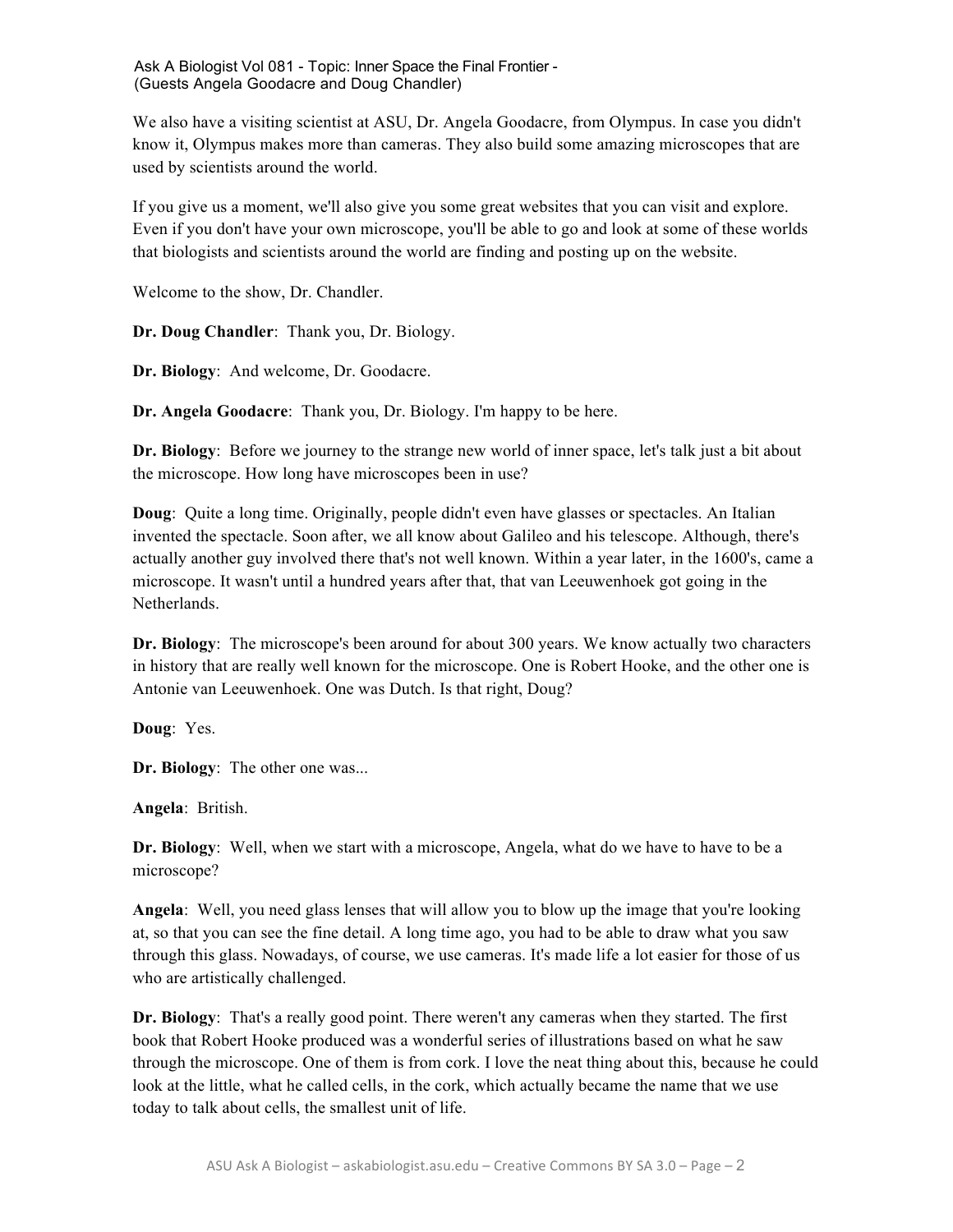The other really curious thing that I found, when I was looking up Robert Hooke, is he illustrated a really exquisite flea. Turns out, that flea was the one that was going through Europe at the time, and was responsible for the bubonic plague. In a way, it's good that he survived, considering he was actually illustrating fleas that could have been carrying the bubonic plague.

Let's talk at a little bit this other character, Antonie van Leeuwenhoek, the Dutchman. His microscope is a little bit different, though, than the compound microscope that we might have been talking about with Angela here.

**Doug**: Well, yes. He used a single lens which is almost like a drop of glass. He was a perfect craftsman in making these. In fact, he considered it a trade secret because he knew that he made the best glass lenses around at that time. No one else could equal seeing what he saw because of his lenses. He kept it a secret to himself. Because he made such good lenses, he saw all kinds of little animal life, animalcules as he called them. He loved the ones that moved.

**Dr. Biology**: Alright. What are some of the scientific breakthroughs that have happened because of the microscope? I mean we're talking 300 years. There have to be things that without the microscope, we would have been stuck.

**Doug**: Well, one of the biggest things is the organelles within the cell. Hooke may have been describing whole little animals, and van Leeuwenhoek little single cells. Soon the lenses became even better than van Leeuwenhoek's. Although it took another hundred fifty years that people were seeing things within cells, like the nucleophile chromosomes, mitochondria, and other such so-called subcellular organelles.

**Dr. Biology**: Right. Organelles, meaning literally tiny organs. I think it's great, but I know there's some more out there. Angela?

**Angela**: Without the microscope, in vitro fertilization would not have been possible. Parents who couldn't have a baby by normal means, were able to have a baby conceived in a test tube, and then grow up in the mom.

**Dr. Biology**: We just recently had a big push on standing up against cancer, a really big telethon. It's something that we've been battling globally. The microscope has a really important role with the study and the possible cure, and/or treatment for cancer.

**Angela**: Yes it does. You can take cancer cells, and try out new forms of chemotherapy. This is chemicals that will selectively kill cancer cells, and leave normal cells unharmed. When doctors are trying to develop new therapies for cancer, sometimes they will do this with cells that are grown in a dish. Then, they will observe them in a microscope, and treat those cells with these chemicals, to see if these represent an effective cure for cancer.

**Dr. Biology**: Not only are there drugs that are being able to be designed to treat cancer, another problem with cancer, from what I understand, is finding out when someone has it. Not only finding out when someone has it, but finding out early on. I believe you actually were talking about some really interesting possibilities using a microscope.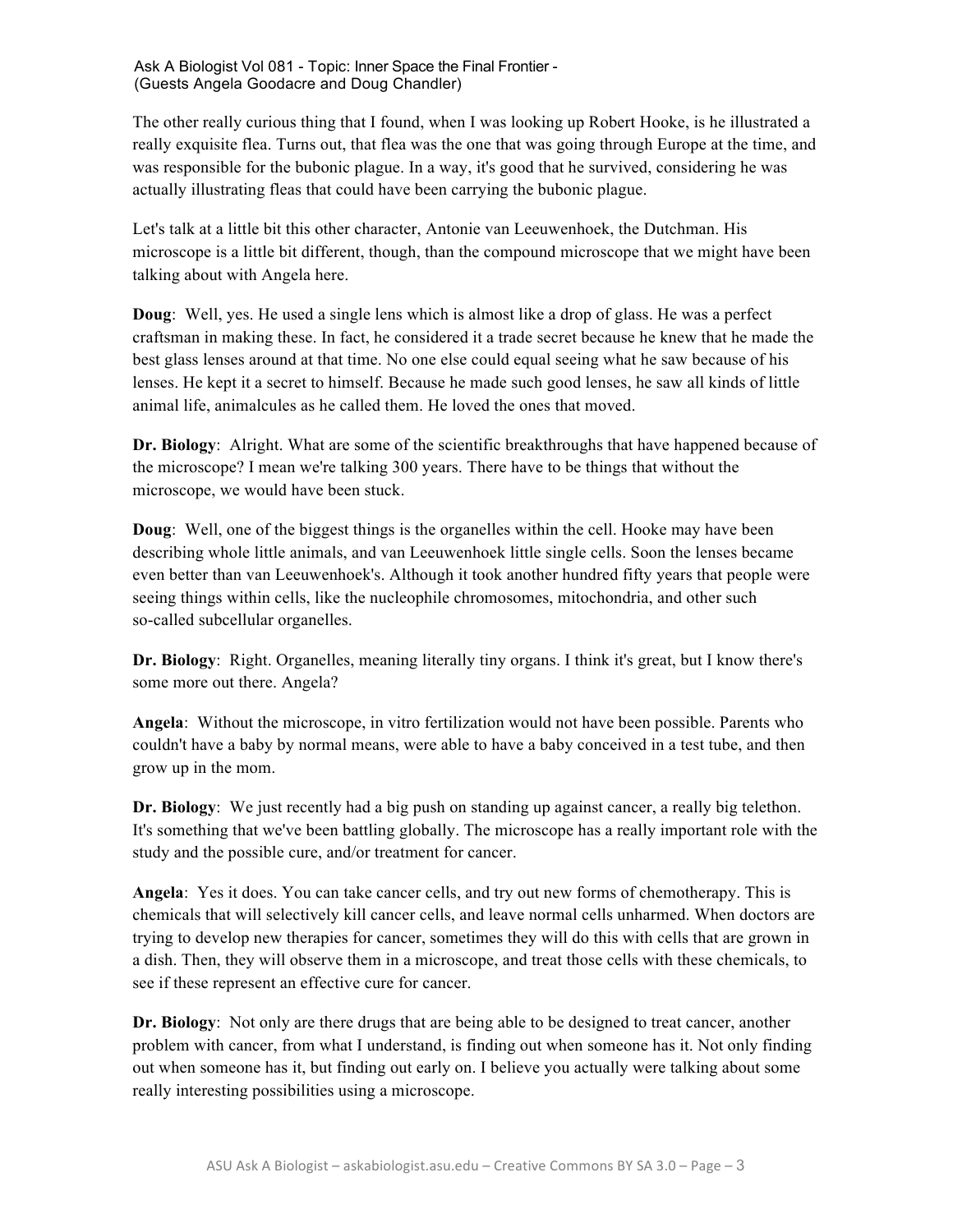**Angela**: Yes. There are ways to look inside the human body using modified microscopes. Probably some of your listeners will have parents or grandparents who go and get a colonoscopy. That can show very early signs of cancer at a time when it's early enough to treat that, so that your parent or grandparent will be cured.

That's a different type of microscope. It's used in the human body. The other thing that microscopes can be used for is to look at cells that are taken from somebody who has a cancer. The doctors can look at those cells in detail, discover what kind of cancer it is, and what's the best treatment for that cancer.

**Dr. Biology**: Right. When you mentioned about the microscopes inside the body it brought to mind the fact that a lot of us think about the microscopes we see in either high school when we're growing up or maybe when we went to college. They have a certain picture in their mind. These microscopes today have all sort of shapes. Obviously, if you're going to go inside the human body, they've got to be really small, and they have to be very flexible. That's pretty cool stuff.

Doug, you actually do quite a bit of research with cells yourself. You're a cellular biologist.

**Doug**: Yes. Even moving cells, like van Leeuwenhoek.

**Dr. Biology**: Can you talk just a little bit about what you've been doing in the lab?

**Doug**: We have some of the same interests as van Leeuwenhoek. That is, looking at how cells move.

**Dr. Biology**: So now are you taking a microscope, and maybe connecting a video camera?

**Doug**: Definitely.

**Dr. Biology**: As someone who came from the art background, it was curious to me as I was a photographer -- I am a photographer --what happened was, for me getting into microscopy was very easy because all I was doing is sticking another part of an instrument onto, basically, a camera.

**Angela**: A microscope is pretty much like one of those zoom lenses on your camera. You press a button, and you zoom in, and you can see things that are far away. With the microscope, we're not so much looking at things that are far away, but we use that zooming in capacity to make the image larger, so that we can see more detail in the image.

**Dr. Biology**: Right. Where we first see just the surface of skin, we zoom in a little bit further and we see the cells making up the skin. We zoom in a little bit further and we look inside the cells and we see the organelles that are inside there. We can go into one of the organelles.

For example, we can go into the nucleus and we can see the DNA that's inside there. As we go further and further in, we get more details.

**Doug**: That's an excellent analogy. The components of a camera work very similar to those of a microscope.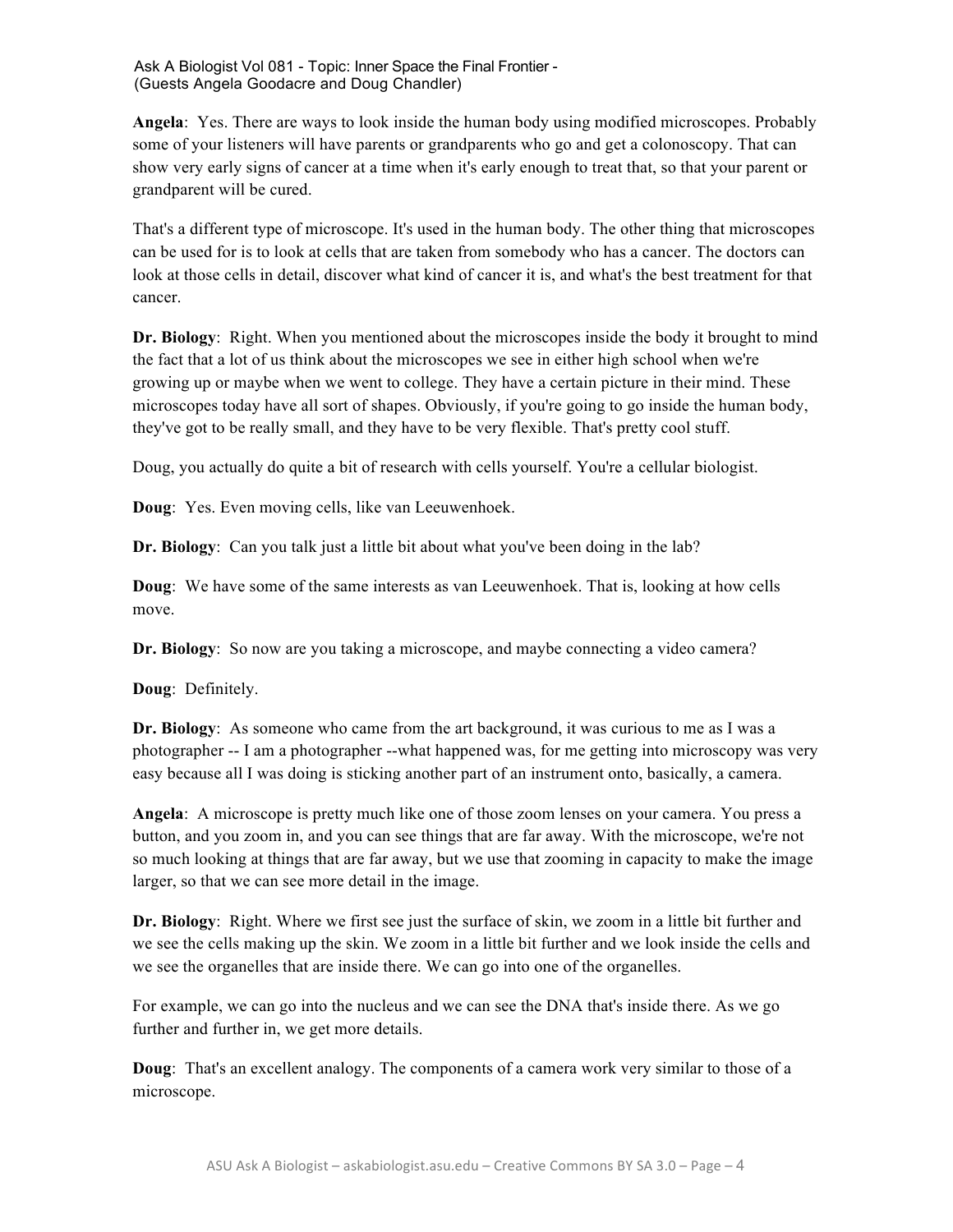You have glass lenses that magnify things and focus things. You have light gathering capabilities. You're trying to gather the light from a landscape and focus it onto film. That's going to be your image that's recorded on film or on your digital chip in your camera.

Then you have a permanent image that's a representation of what you or the camera saw. The same thing happens in a microscope. You attach the camera to the microscope. You just have an additional set of lenses to make things look bigger. You focus them on the solid state chip or film and you've got an image that's preserved.

**Dr. Biology**: I see these wonderful images and I said we'd talk about some websites out there that people can go to and explore. One of them, Angela, is the company you work for. It's called Olympus Bioscapes.

I don't want people to miss the address. Don't worry about the "http" stuff. It's just olympusbioscapes.com. There are some amazing pictures up there. Now you said there are videos, too?

**Angela**: Yes. The Bioscapes Competition is organized by Olympus. Other microscope companies, like Nikon, also have competitions.

The one that is organized by Olympus, called Bioscapes, is looking for images that are taken using light microscopes. They are looking for scientific interest, but also the artistry behind it, whether it is an interesting composition.

This is open to all kinds of scientists throughout the world. You can submit either still images or you can submit movies.

Nowadays, with light microscopy, we like to be able to take pictures of living cells and even moving animals. Little animals and even big animals, anything that you take with a microscope you can submit for this competition.

**Dr. Biology**: All right. You mentioned Nikon. Nikon has what's called "The Small World" and that's nikonsmallworld.com. If you want to learn more about microscopes themselves, you want to go to a site called Molecular Expressions.

The best way to find that is type those two words in Google and you'll find the site. They have tutorials and they have movies and they have pictures and they have ways to use microscopes. It's a great place to go.

Also, Ask A Biologist has always had a gallery. We have a mystery image gallery. You can go in there and there are some really spectacular images. One of them, Doug, is work from your sea urchins. It's the one, it looks very out-of-this-world. It looks like a bunch of planets.

Another one is -- well, I like to say that science is literally at our fingertips. This one is sweat on a fingertip. It's a scanning electron microscope picture of sweat on a fingertip. You've got to go see it.

Finally, we've added some really great galleries that allow you to now zoom in and zoom out as if you had your own private microscope. Even if you don't have one in school or if you don't have one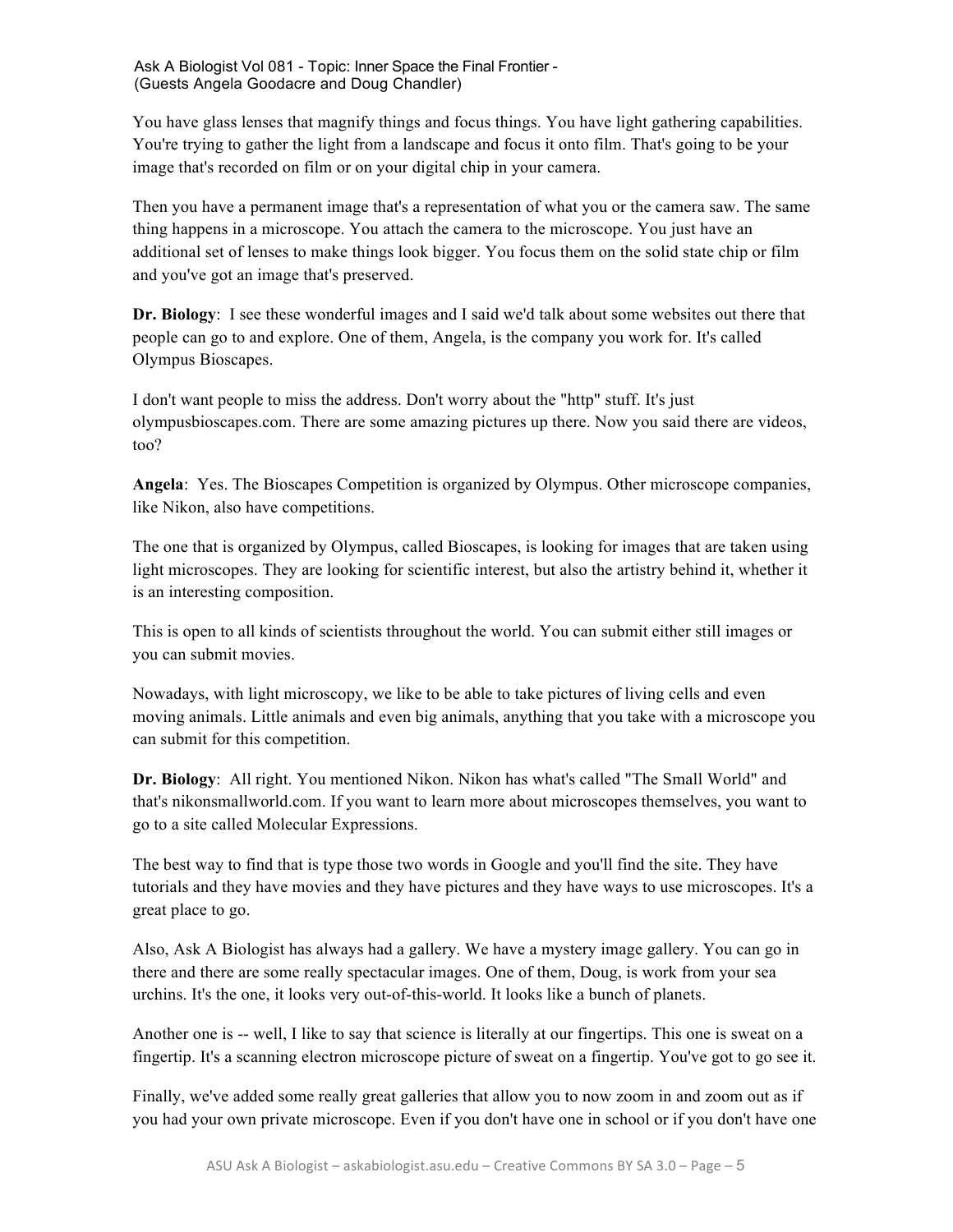at home, stop in to Ask A Biologist. You can start first with bird feathers and we're going to have one up on pollen grains. Go there and I know we're going to have a lot more in the future.

**Doug**: I'd also like to encourage you, if you find Ask a Biologist interesting and some of those pictures fascinating, you, too, can have your own microscope at home. There are microscopes available at virtually every store that caters to "playing with science".

I remember as a little kid I got one of these microscopes, probably from Sears or something like that. I was daring enough to prick my finger and look at my own blood underneath it.

**Dr. Biology**: Oh, really?

**Doug**: Yeah. All these cells were moving around. It was really cool. I could relate to van Leeuwenhoek.

**Dr. Biology**: If you don't want to prick your finger, you can go out there and get some really scummy pond water. That's another wonderful thing to look at because you can find some things in a drop of water that you couldn't believe.

Now, let's go a little bit further here with the world of microscopy. We began to talk about, they don't all look the same. A microscope is not just like every other microscope.

If you imagine walking into a hardware store and you look in the tool aisle, you might see a dozen different kinds of hammers and you might see at least that many kinds of saws. Even though they are all called hammers and they are all called saws, they each have different purposes. They work better for some situations than others. Let's talk about the different types of microscopes.

Angela, could you talk about the different basic ones that we have?

**Angela**: Many microscopes use light. There's light that is just white light and then you look at a pink or purplish colored dye on a piece of tissue. Then there are other microscopes that use a different kind of light. This is called fluorescence, just like fluorescent lights that you might have in your home.

But fluorescence can be made in many different colors. You can put chemicals into a cell, which will attach themselves to very specific things within the cell.

**Dr. Biology**: These are the little organelles.

**Angela**: These are the organelles or even specific molecules. You can tag these molecules or organelles with a color that represents that molecule or that organelle.

Then you can look using fluorescence microscopy and you can watch individual organelles move around the cell. You can see other cells interact with the cell that you're looking at. You can see cells in the bloodstream. You can see molecules moving between cells.

You know what you're looking at because every molecule of a certain type is going to be labeled or tagged with a specific color.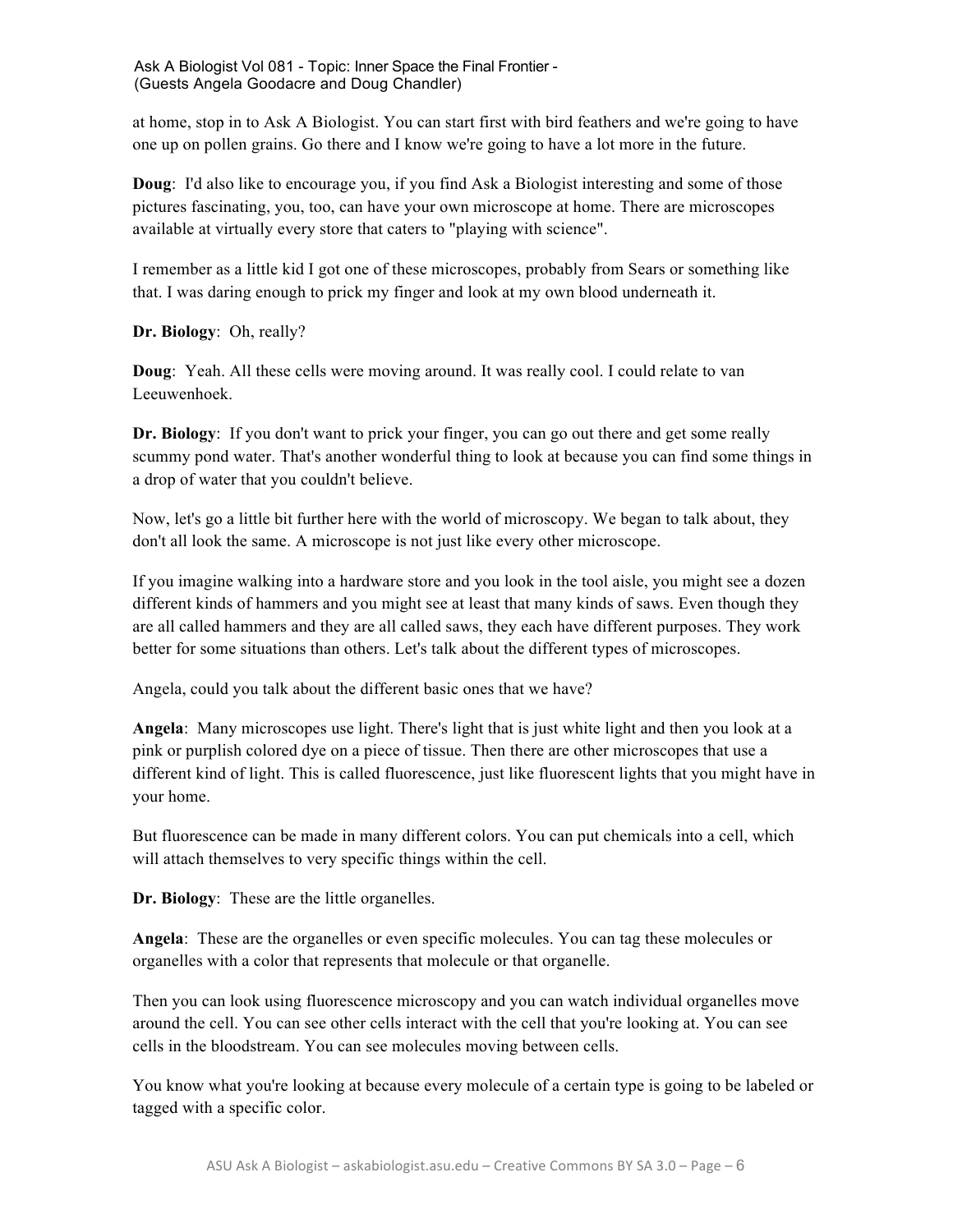**Dr. Biology**: Oh, yes. It's kind of like if you got to look into the cells and you get to see a bunch of things [audio breakup] have red, some of them might be green, some are blue. If we're going to talk about an organelle, let's pick one.

For example, Doug, you work with sperm. Sperm have to do a lot of swimming, which means it takes a lot of energy. They have to have a lot of mitochondria.

We might have a particular kind of label, these kinds of chemicals that attach themselves to the mitochondria, so we can see how much mitochondria is in that particular sperm cell, right?

**Doug**: That's right. Sperm cells have a whole group of mitochondria just below what is called a flagellum. That's really just the tail that whips back and forth and makes the sperm swim. We could use a colored dye that's fluorescent and that's specifically designed to be taken up by mitochondria and color them red.

**Angela**: Then you can color the nucleus blue and you could color other parts of the cell yellow and green and you can look at the way how all these organelles interact with each other. One of the cool things about using cameras on a microscope now is that we can use colors that are invisible to the eye.

Just like insects can see into the ultraviolet range, this is colors that are invisible to us but they are perfectly visible to a bumble bee looking for a flower to pollinate.

We can extend our range of colors, our palette of colors, if you think like an artist palette, not only for the colors of the rainbow from red to violet, but we can go infrared and we can go ultraviolet. Some of our cameras can record these colors for us.

**Dr. Biology**: We have a color spectrum on the Ask A Biologist website. If anybody wants to see that spectrum including the ultraviolet and the infrared, they can do that. I recommend it because it gives you an idea of how much we would be missing if we couldn't do that.

We have light microscopes that can see the visible light that's visible to humans and we also have the microscopes that work with fluorescent colors. Those could be colors that we do see, and some of them we can't see but the cameras are able to see. What other kinds of microscopes do we have, Angela?

**Angela**: We have electron microscopes.

**Dr. Biology**: Electron microscopes?

**Angela**: Yeah. Instead of using light, which is made up of photons, the electron microscope looks at electrons.

**Dr. Biology**: OK. Doug, you're actually, if I'm not mistaking, one of the big areas you spend a lot of time in is electron microscopy. I think you've written a book on this, haven't you?

**Doug**: Yes. Both light and electron microscopy.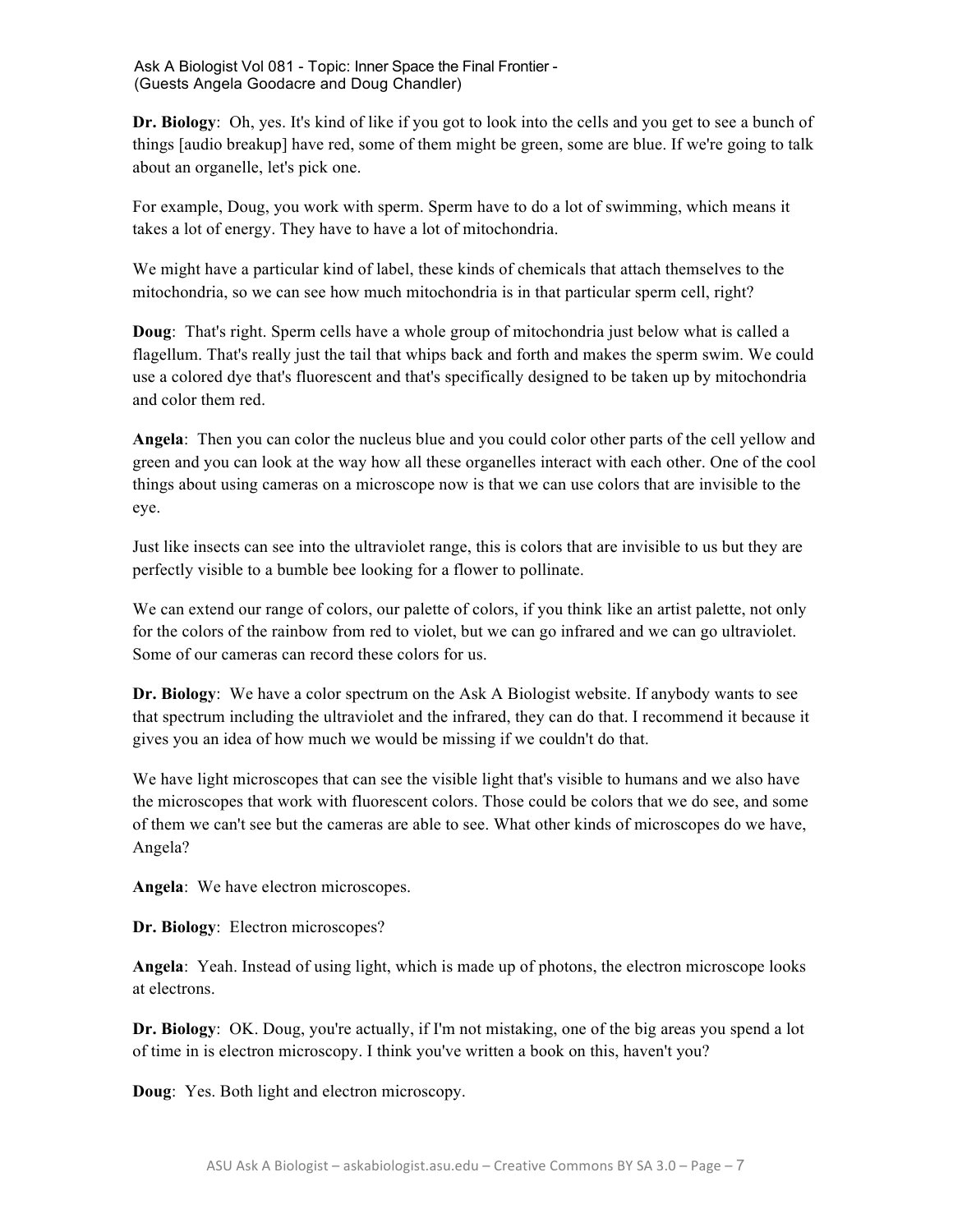**Dr. Biology**: What's the title of it?

**Doug**: It's called "Bio-imaging and Current Concepts in Light and Electron Microscopy".

**Dr. Biology**: Not everybody is going to go pick that up, but I'll tell you, it's got a lot of really cool pictures in it. Let's talk a little about light and electron microscopes. Why are we using electrons instead of these photons that come from the Sun?

**Doug**: It seems surprising because you can't even see electrons. The only way you can detect them is by film, you'd take a picture of electrons, or by a phosphorescent plate that will change electrons in the light.

**Dr. Biology**: Why electrons instead of photons? I can go get a light bulb and do that very easily. I'm assuming it's not as easy to make a microscope that uses electrons. Why would I want to use those?

**Doug**: Electrons seem like a particle to some scientists but they seem like waves to others. In the microscope we're always using waves. The electron, it turns out, the way it goes through our specimens and interacts to form an image of the specimen is acting in a sense similar to a photon.

There's one big, big difference, though. The wavelength of the electron is much smaller than that of the photon. That means it can see little details of the specimen that a photon could never see.

**Dr. Biology**: Right. Let me get this straight. You have photons that have these big waves and you have electrons that form these really tight waves and because of the wavelength they're able to see much more detail in really, really small things.

I bet someone's going to start mentioning a word that we use a lot but not necessarily the way we want to use it in the show, and that's resolution. What, on Earth, is resolution? This is what we're going to get to when we talk about the difference between looking at a light microscope and looking at an electron microscope.

**Angela**: Resolution is how close together two points can be, and yet you can still tell that they're two separate points. Higher resolution means a smaller distance between those two points.

**Dr. Biology**: If we're able to see something like two atoms as two separate atoms, that would be really good resolution.

**Angela**: It would be really good, and you wouldn't be able to do it with a light microscope.

**Dr. Biology**: What we typically look at with microscopes in school or anywhere else, what would be the best resolution we can possibly get just with a white light?

**Doug**: It would be a fraction of a micron, which seems small but you would have to put billions of atoms together to make that distance. Instead, we're looking at bigger things like subcellular organelles.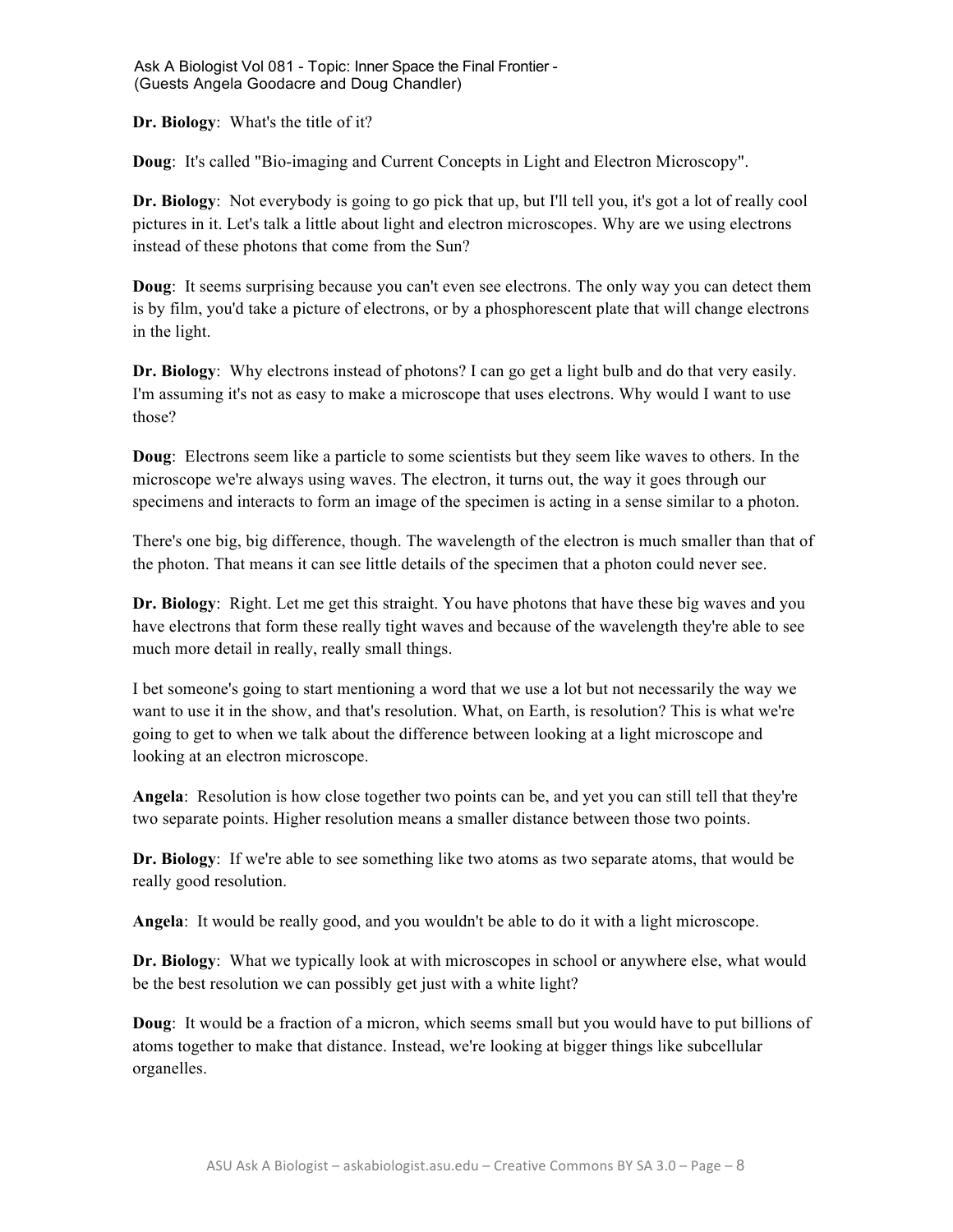**Dr. Biology**: If electron microscopes are able to see much smaller detail than the light microscopes, why don't we just use electron microscopes? Why isn't that the only microscope we use?

**Doug**: It's hard to look at a live cell inside with the electron microscope because electrons only work in a vacuum.

**Dr. Biology**: Like out in space?

**Doug**: Yeah. Out in space.

**Dr. Biology**: What is it that we can see with an electron microscope that we can't see with a light microscope? Do you have some examples for me?

**Angela**: In the light microscope we can see an individual cell, we can see the nucleus, we can see the mitochondria. But in order to see the cell membrane itself we'd have to turn to electron microscopy. Another example would be, we can see bacteria in the light microscope but we can't see viruses. That's why we have to go to electron microscopy.

**Doug**: Microscopy, especially electron microscopy, is important to the medical sciences. At the light level you look at the tissue that might have a pathology, maybe cancer. You recognize that. Then you go to the electron microscopy level and find out what parts of the cell are unusual.

For example, there are whole new sets of cellular structures that have been seen only with the electron microscope. The cell membrane, that covering that surrounds the cell that's so important in the cell not only interacting with its neighbors but it's the part of the cell that is attacked by viruses and bacteria, it wasn't even seen until electron microscopy was invented.

It would be like, we know what your house looks like and we know it has a kitchen and a dining room and a living room, and we know there's a really gigantic big screen TV in the living room but we don't even know what kind of walls make up your house. We couldn't see them. They're so thin that our microscope can't see them. With the electron microscope we can tell that you must live in a brick house.

**Dr. Biology**: OK, you two micronauts, before we get out of here, I always ask three questions. I'll start with Angela. The first one is, when did you first know you wanted to be a biologist or a scientist? Was there a particular spark in your life that you can remember?

**Angela**: I think that I became a scientist because I always liked math.

**Dr. Biology**: Really?

**Angela**: Maybe, I was being a little bit lazy. I could sit down and take a math exam without having done any studying, whereas for history I had to hit the books and really study hard.

**Dr. Biology**: So your introduction into science was through mathematics?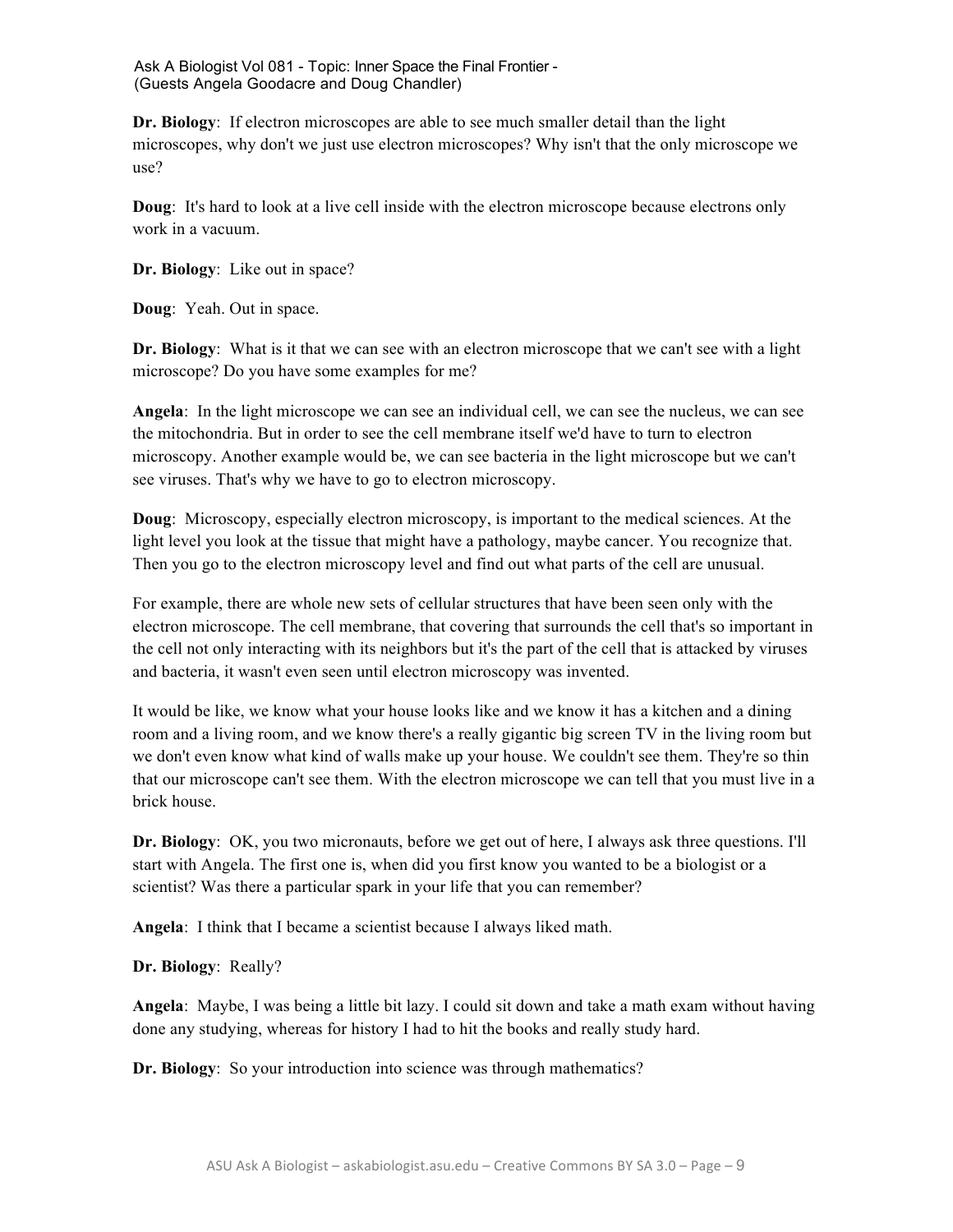**Angela**: It was, yes. That started just by adding up numbers. I have always been fascinated by numbers. Then, when I started looking through the microscope, it just seemed to make sense. It's the sense of discovery.

**Dr. Biology**: How about you Doug? What was the spark for you?

**Doug**: It just shows that people who end up in science can get there by many routes. I had two favorite hobbies since I was in high school. One, I really liked art, and I still do some painting and things like that.

Two, I really like biology and I was influenced so favorably by one of my favorite high school teachers who taught Advanced Biology. Probably all of you know, you have a few favorite teachers yourself, and you know how much they impart to you in excitement.

That's the kind of excitement I had when I met my high school biology teacher. It seemed inevitable that somewhere in the distant future that I would bring art and biology together and become a microscopist.

**Dr. Biology**: I can see you are both hooked on this, and you're passionate about it. My next question is what are you going to do when I take it all away from you? You can't be a biologist or a scientist. Certainly, you can't use a microscope. What are you going to do, what are you going to be, Angela?

**Angela**: I'm going to be an explorer.

**Dr. Biology**: An explorer?

**Angela**: Yeah, go all over the world looking for wild life, plants, animals.

**Dr. Biology**: OK. I'm going to let you go away with that because I think there are some biologists that get to do that, too. I think you brought up a really good point. A lot of people if they want to do some exploring, they want to travel, biology is a great way to do it.

All right, Doug. I might know the answer to this but I'm going to take it all away, no science, no biology, none of those things. What are you going to be?

**Doug**: I only get one choice?

**Dr. Biology**: You only get one choice.

**Doug**: Oh man, that's tough. Mine is very ordinary. It used to be that every kid wanted to be a policeman. I think most kids these days want to be a rock star and that's what I want to be.

**Dr. Biology**: You want to be a rock star? I thought you were going to say you wanted to be an artist. I forgot to mention, Doug also has the cover of one of the Sols magazines. It's one of his paintings. It's a fabulous painting. You go into the Sols website, sols.asu.edu, and you can see some of these really cool images.